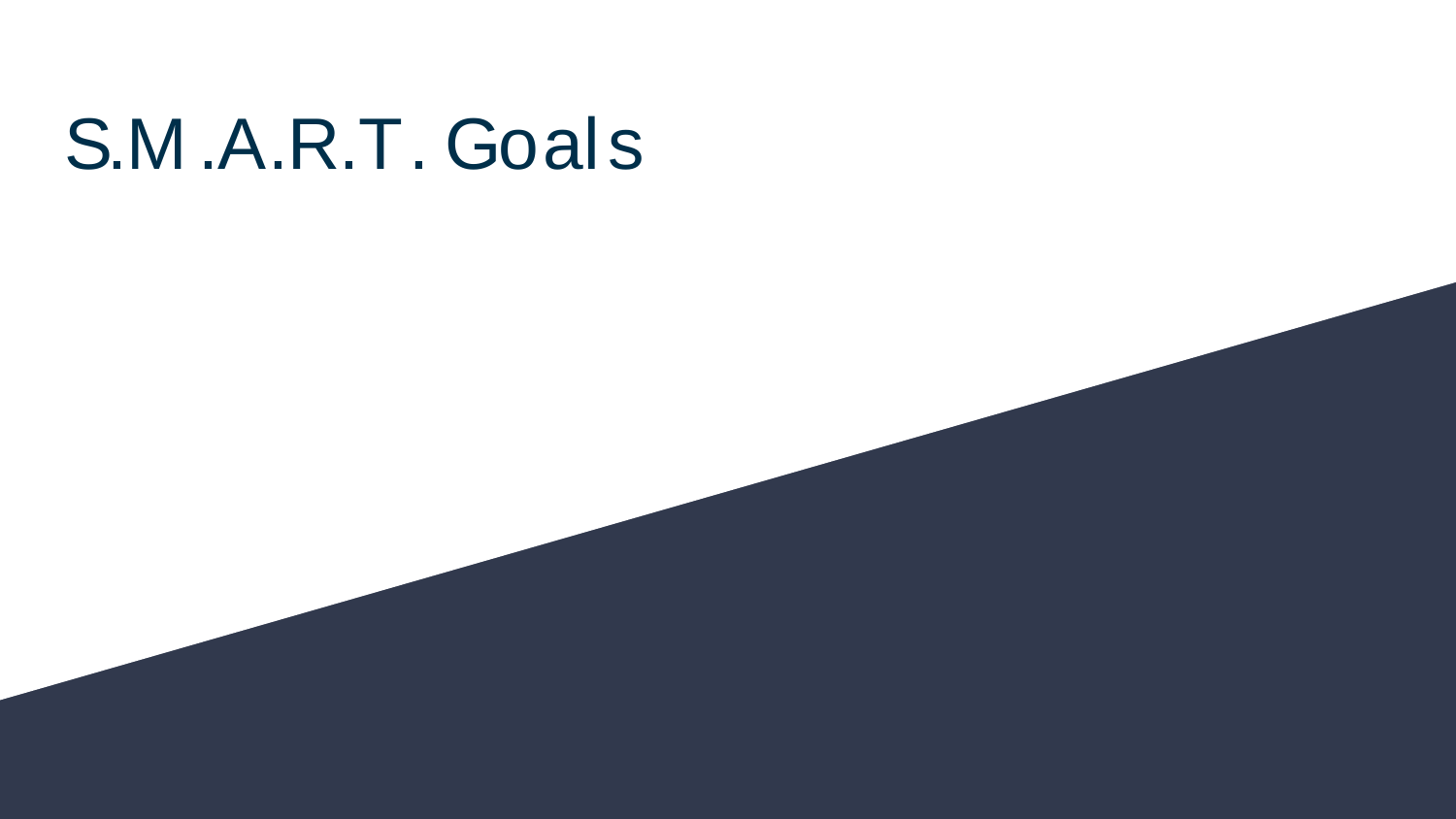# Specific

- Goals should be clearly written and define what you are going to do.
- Specific goals are the "what", "why", and "how" of your goal setting process.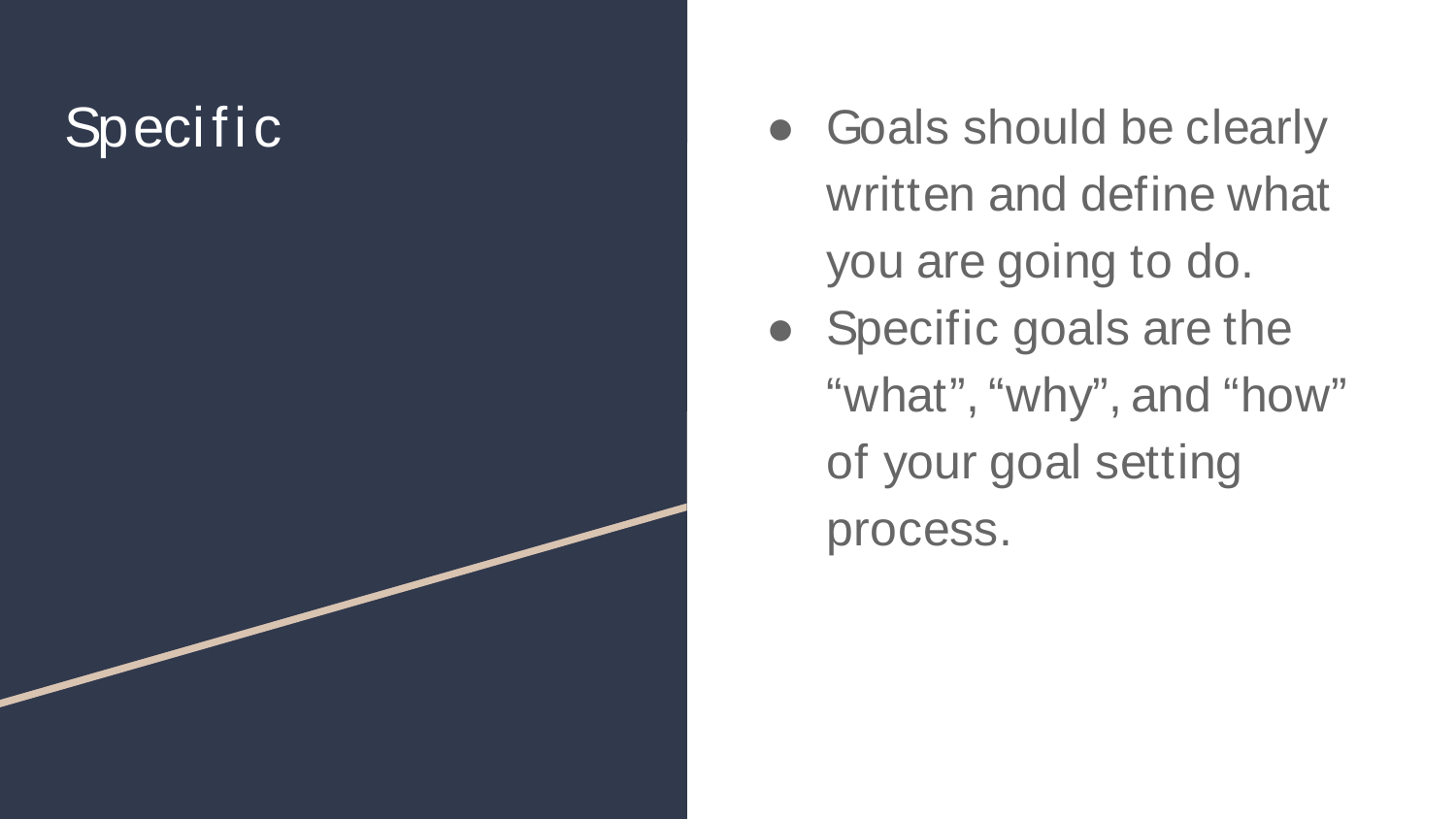#### M easurable

- Goals should be measurable so that you have tangible evidence that you have accomplished the goal.
- Usually, the entire goal statement is the measure for the goal itself, but there can be several short term or smaller measurements built into the goal.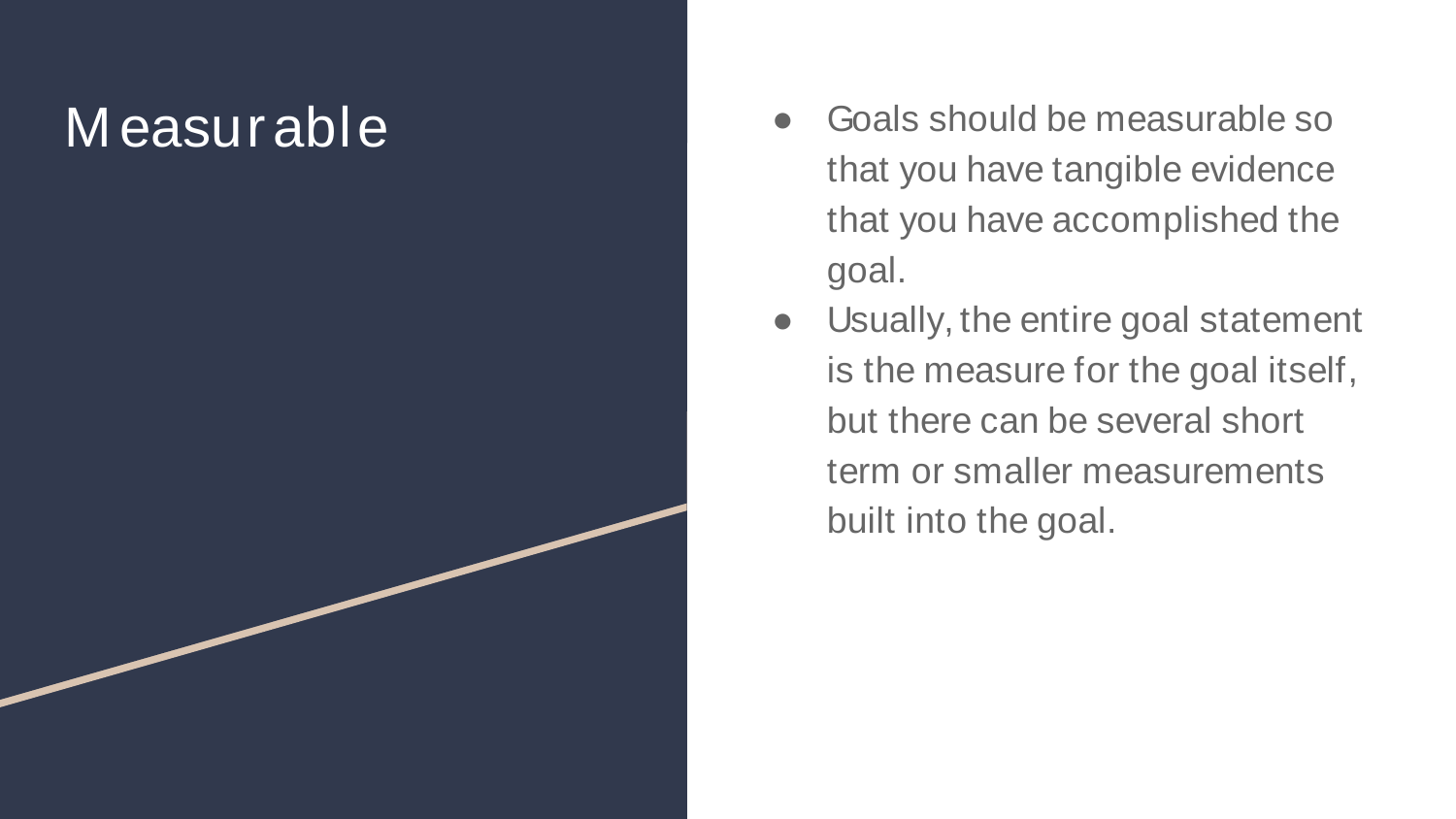#### Achievable

- Goals should be achievable; they should stretch you slightly so that you feel challenged, but defined well enough so that you can practically complete them.
- You must possess the appropriate knowledge, skills, and abilities needed to achieve the goal.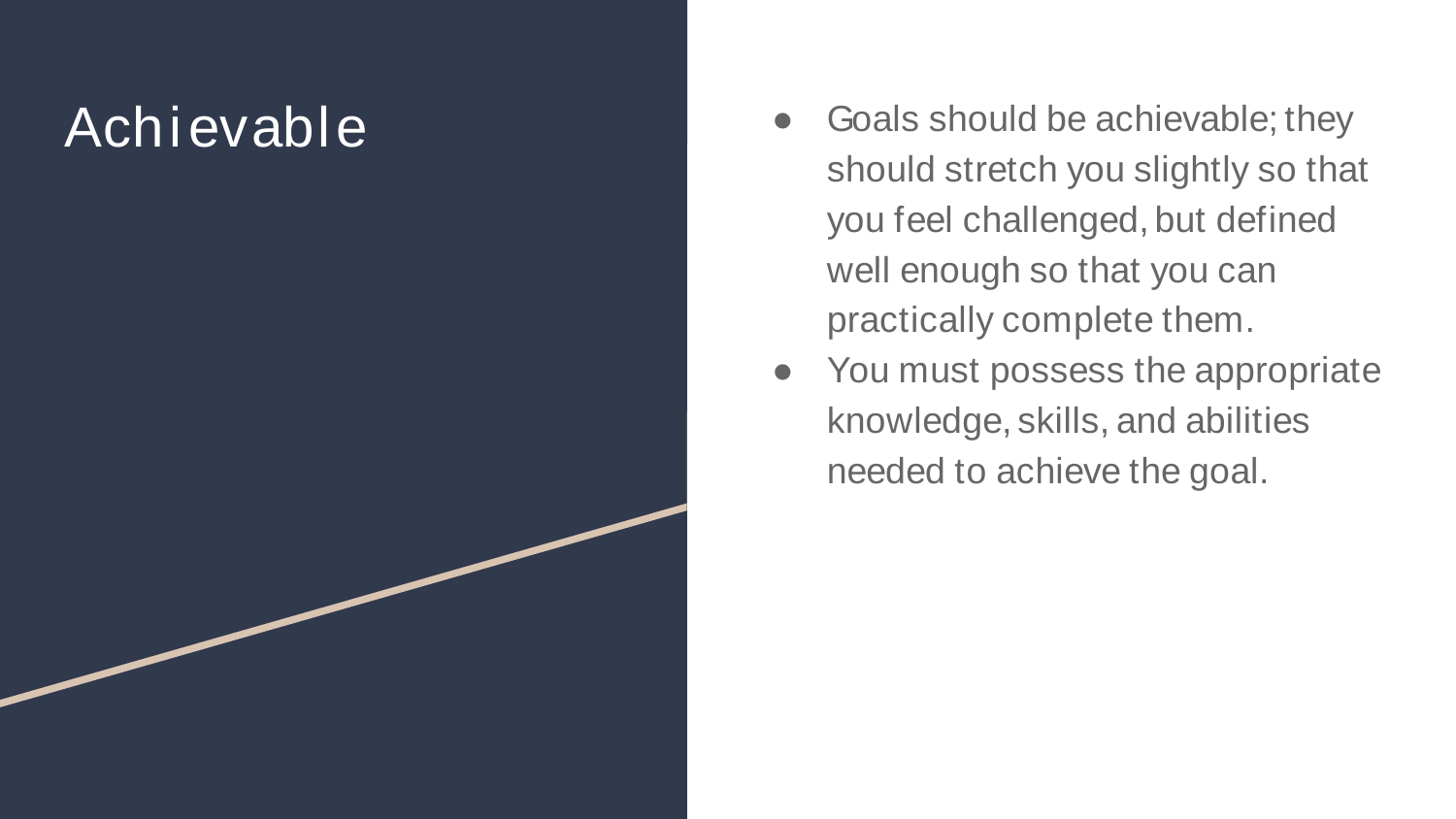- Results Focused **•** Goals should measure outcomes, not activities.
	- While the steps and activities necessary to accomplish a goal are important they should not overshadow the goal itself.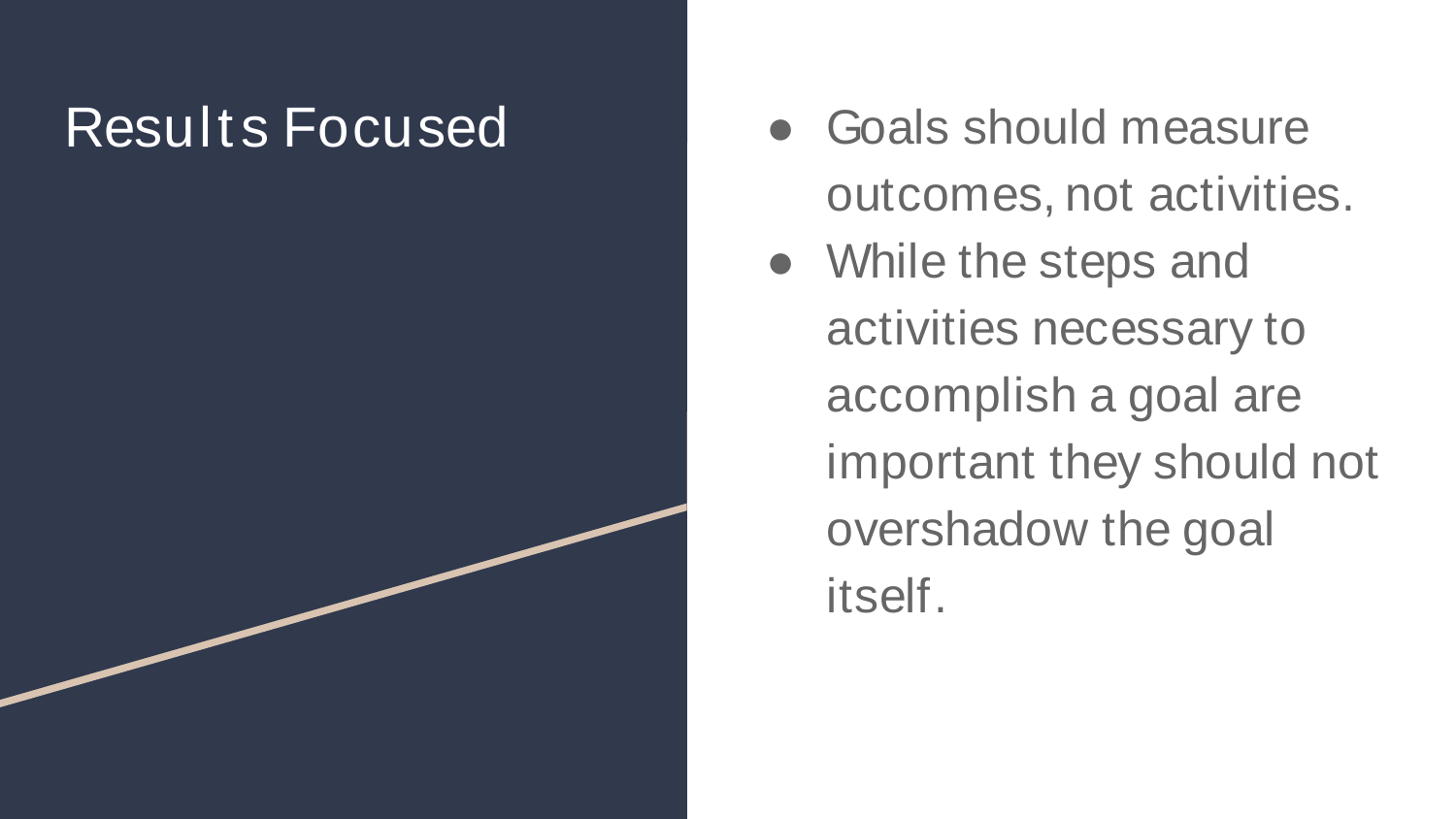# Tim e Bound

- Goals should be linked to a time frame that creates a practical sense of urgency, or results in tension between the current reality and the vision of the goal.
- Without such tension, the goal is unlikely to produce a relevant outcome.
- Time frames should also be practical in the sense that they must give enough time to accomplish the goal.